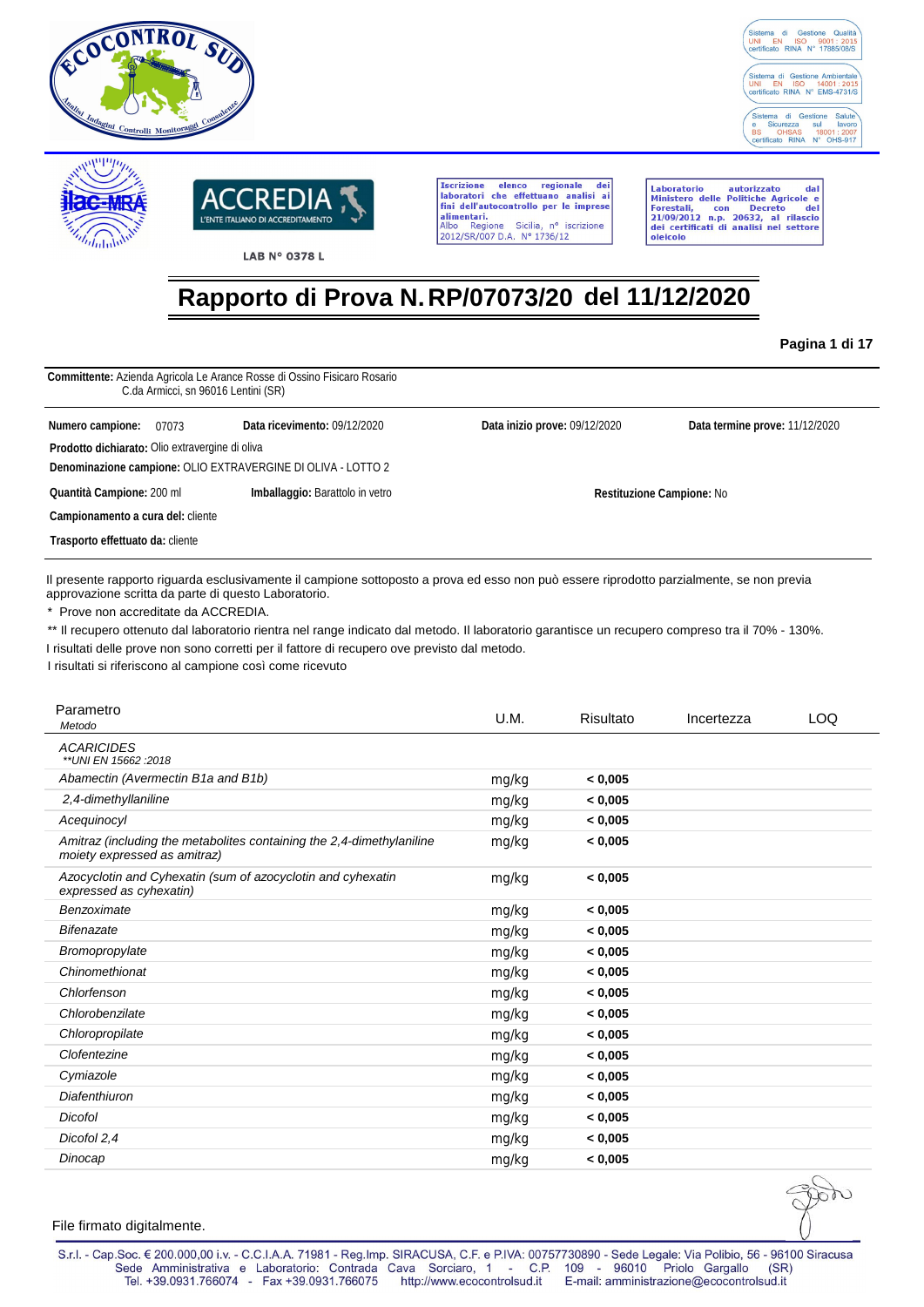





Laboratorio autorizzato dal<br>Ministero delle Politiche Agricole e<br>Forestali, con Decreto del<br>21/09/2012 n.p. 20632, al rilascio<br>dei certificati di analisi nel settore oleicolo

## **Rapporto di Prova N.RP/07073/20 del 11/12/2020**

**Pagina 2 di 17**

**Committente:** Azienda Agricola Le Arance Rosse di Ossino Fisicaro Rosario C.da Armicci, sn 96016 Lentini (SR)

| Parametro<br>Metodo                         | U.M.  | Risultato | Incertezza | LOQ |
|---------------------------------------------|-------|-----------|------------|-----|
| Ethion                                      | mg/kg | < 0,005   |            |     |
| Etoxazole                                   | mg/kg | < 0,005   |            |     |
| Fenazaquin                                  | mg/kg | < 0,005   |            |     |
| Fenbutatin oxide                            | mg/kg | < 0,005   |            |     |
| Fenothiocarb                                | mg/kg | < 0,005   |            |     |
| Fenpyroximate                               | mg/kg | < 0,005   |            |     |
| Fenson                                      | mg/kg | < 0,005   |            |     |
| Flucycloxuron                               | mg/kg | < 0,005   |            |     |
| Formetanate                                 | mg/kg | < 0,005   |            |     |
| Hexythiazox                                 | mg/kg | < 0,005   |            |     |
| Propargite                                  | mg/kg | < 0,005   |            |     |
| Spirodiclofen                               | mg/kg | < 0,005   |            |     |
| Tebufenpyrad                                | mg/kg | < 0,005   |            |     |
| <b>Tetradifon</b>                           | mg/kg | < 0,005   |            |     |
| <b>Tetrasul</b>                             | mg/kg | < 0,005   |            |     |
| <b>HERBICIDES</b><br>** UNI EN 15662 : 2018 |       |           |            |     |
| $2,4,5 - T$                                 | mg/kg | < 0,005   |            |     |
| $2,4-D$                                     | mg/kg | < 0,005   |            |     |
| $2,4$ -DB                                   | mg/kg | < 0,005   |            |     |
| * 3.4 dicloroanilina                        | mg/kg | < 0,005   |            |     |
| Acetochlor                                  | mg/kg | < 0,005   |            |     |
| Aclonifen                                   | mg/kg | < 0,005   |            |     |
| Alachlor                                    | mg/kg | < 0,005   |            |     |
| Ametryn                                     | mg/kg | < 0,005   |            |     |
| Amidosulfuron                               | mg/kg | < 0,005   |            |     |
| Asulam                                      | mg/kg | < 0,005   |            |     |
| * Atraton                                   | mg/kg | < 0,005   |            |     |
| Atrazine                                    | mg/kg | < 0,005   |            |     |
| Atrazine-desethyl                           | mg/kg | < 0,005   |            |     |
| Atrazine-desisopropyl                       | mg/kg | < 0,005   |            |     |
| Benfluralin                                 | mg/kg | < 0,005   |            |     |
| Bentazone                                   | mg/kg | < 0,005   |            |     |
| Benzoylprop ethyl                           | mg/kg | < 0,005   |            |     |
| <b>Bifenox</b>                              | mg/kg | < 0,005   |            |     |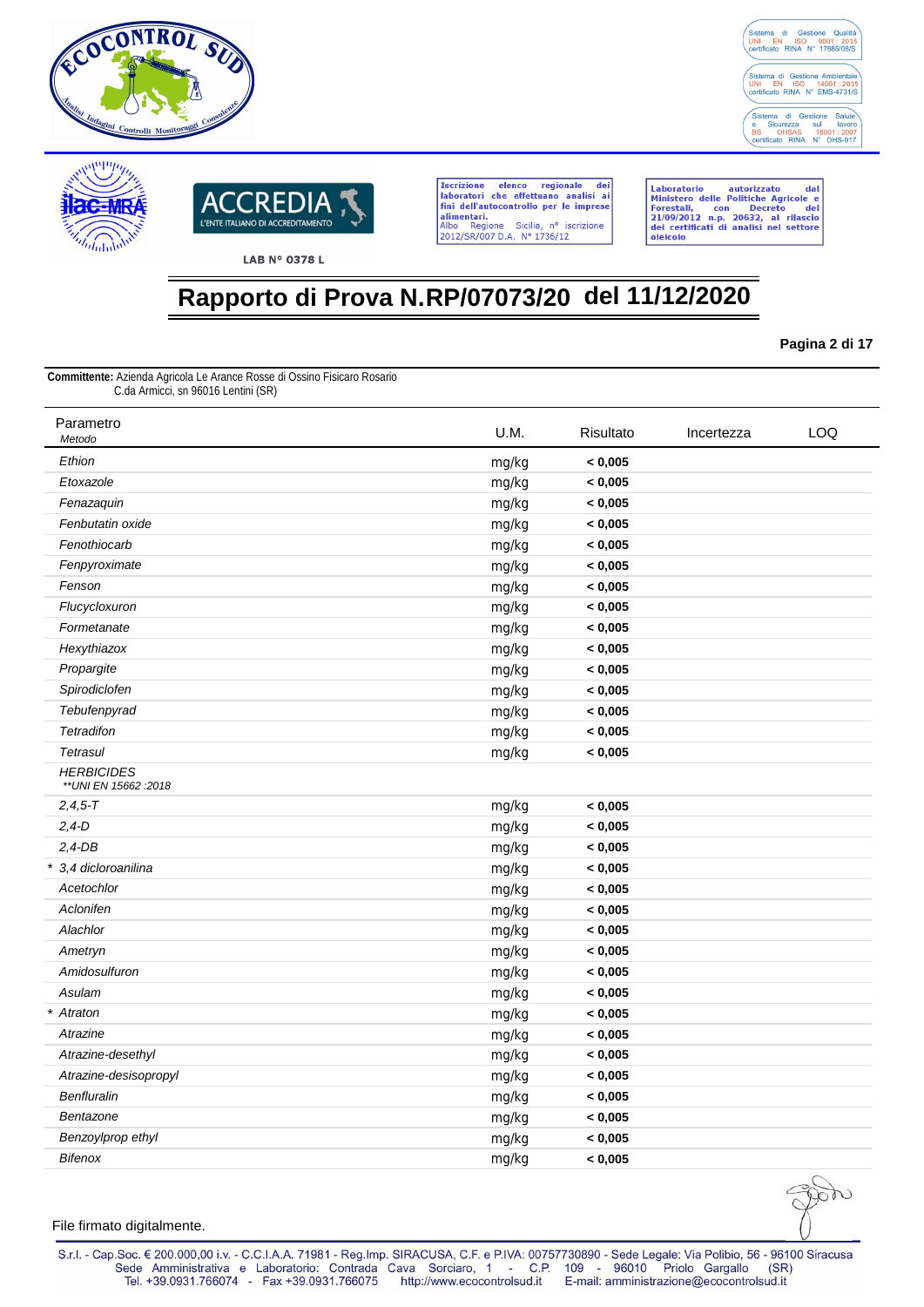





Laboratorio autorizzato dal<br>Ministero delle Politiche Agricole e<br>Forestali, con Decreto del<br>21/09/2012 n.p. 20632, al rilascio<br>dei certificati di analisi nel settore oleicolo

## **Rapporto di Prova N.RP/07073/20 del 11/12/2020**

**Pagina 3 di 17**

**Committente:** Azienda Agricola Le Arance Rosse di Ossino Fisicaro Rosario C.da Armicci, sn 96016 Lentini (SR)

| Parametro<br>Metodo                | U.M.  | Risultato | Incertezza | LOQ |
|------------------------------------|-------|-----------|------------|-----|
| <b>Bromacil</b>                    | mg/kg | < 0,005   |            |     |
| Bromoxynil                         | mg/kg | < 0,005   |            |     |
| <b>Butafenacil</b>                 | mg/kg | < 0,005   |            |     |
| * Buturon                          | mg/kg | < 0,005   |            |     |
| * Butylate                         | mg/kg | < 0,005   |            |     |
| * Carfentrazone                    | mg/kg | < 0,005   |            |     |
| Carfentrazone Ethyl                | mg/kg | < 0,005   |            |     |
| Chloridazon                        | mg/kg | < 0,005   |            |     |
| Chlorotoluron                      | mg/kg | < 0,005   |            |     |
| Chloroxuron                        | mg/kg | < 0,005   |            |     |
| Chlorpropham                       | mg/kg | < 0,005   |            |     |
| Chlorsulfuron                      | mg/kg | < 0,005   |            |     |
| Chlorthal-dimethyl                 | mg/kg | < 0,005   |            |     |
| Clethodim                          | mg/kg | < 0,005   |            |     |
| Clethodim-sulfone<br>$\star$       | mg/kg | < 0,005   |            |     |
| $\star$<br>Clethodim-sulfoxide     | mg/kg | < 0,005   |            |     |
| Clodinafop-propargyl               | mg/kg | < 0,005   |            |     |
| Clomazone                          | mg/kg | < 0,005   |            |     |
| Clopyralid                         | mg/kg | < 0,005   |            |     |
| Cloquintocet-mexyl                 | mg/kg | < 0,005   |            |     |
| Cyanazine                          | mg/kg | < 0,005   |            |     |
| Cycloate                           | mg/kg | < 0,005   |            |     |
| Cycloxydim                         | mg/kg | < 0,005   |            |     |
| Desmedipham                        | mg/kg | < 0,005   |            |     |
| * Desmetryn                        | mg/kg | < 0,005   |            |     |
| Dichlorprop (2,4-DP)               | mg/kg | < 0,005   |            |     |
| Dicamba                            | mg/kg | < 0,005   |            |     |
| <b>Dichlobenil</b>                 | mg/kg | < 0,005   |            |     |
| Diclofop-methyl                    | mg/kg | < 0,005   |            |     |
| <b>Diflufenican</b>                | mg/kg | < 0,005   |            |     |
| <b>Dinitramine</b>                 | mg/kg | < 0,005   |            |     |
| Diphenamid                         | mg/kg | < 0,005   |            |     |
| Diuron                             | mg/kg | < 0,005   |            |     |
| EPTC (ethyl dipropylthiocarbamate) | mg/kg | < 0,005   |            |     |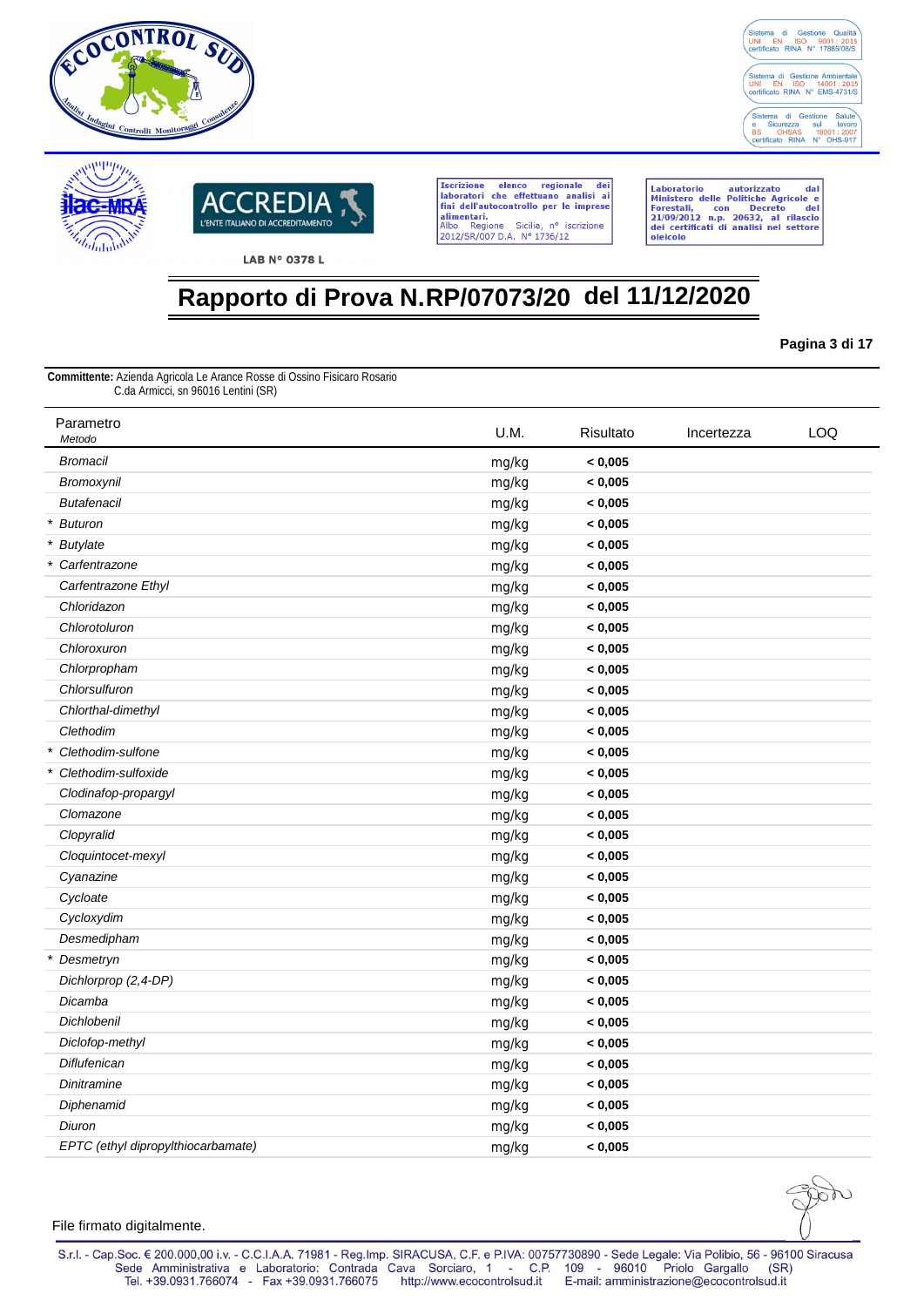





Laboratorio autorizzato dal<br>Ministero delle Politiche Agricole e<br>Forestali, con Decreto del<br>21/09/2012 n.p. 20632, al rilascio<br>dei certificati di analisi nel settore oleicolo

## **Rapporto di Prova N.RP/07073/20 del 11/12/2020**

**Pagina 4 di 17**

**Committente:** Azienda Agricola Le Arance Rosse di Ossino Fisicaro Rosario C.da Armicci, sn 96016 Lentini (SR)

| Parametro<br>Metodo   | U.M.  | Risultato | Incertezza | LOQ |
|-----------------------|-------|-----------|------------|-----|
| Ethalfluralin         | mg/kg | < 0,005   |            |     |
| Ethofumesate          | mg/kg | < 0,005   |            |     |
| Ethoxyquin            | mg/kg | < 0,005   |            |     |
| Fenoprop              | mg/kg | < 0,005   |            |     |
| * Fenoxaprop-ethyl    | mg/kg | < 0,005   |            |     |
| Fenoxaprop-P-ethyl    | mg/kg | < 0,005   |            |     |
| Fenuron               | mg/kg | < 0,005   |            |     |
| Flamprop isopropyl    | mg/kg | < 0,005   |            |     |
| Flazasulfuron         | mg/kg | < 0,005   |            |     |
| Fluazifop (Free acid) | mg/kg | < 0,005   |            |     |
| * Fluazifop-Butyl     | mg/kg | < 0,005   |            |     |
| Fluazifop-P-Butyl     | mg/kg | < 0,005   |            |     |
| Flufenacet            | mg/kg | < 0,005   |            |     |
| Fluometuron           | mg/kg | < 0,005   |            |     |
| Fluroxypyr            | mg/kg | < 0,005   |            |     |
| * Flurprimidol        | mg/kg | < 0,005   |            |     |
| Haloxyfop (Free acid) | mg/kg | < 0,005   |            |     |
| Haloxyfop-methyl      | mg/kg | < 0,005   |            |     |
| * Hexazinone          | mg/kg | < 0,005   |            |     |
| <i>Imazamox</i>       | mg/kg | < 0,005   |            |     |
| * lodosulfuron-methyl | mg/kg | < 0,005   |            |     |
| loxynil               | mg/kg | < 0,005   |            |     |
| Isopropalin           | mg/kg | < 0,005   |            |     |
| Isoproturon           | mg/kg | < 0,005   |            |     |
| <b>Isoxaben</b>       | mg/kg | < 0,005   |            |     |
| * Isoxadifen-ethyl    | mg/kg | < 0,005   |            |     |
| Isoxaflutole          | mg/kg | < 0,005   |            |     |
| Lenacil               | mg/kg | < 0,005   |            |     |
| Linuron               | mg/kg | < 0,005   |            |     |
| <b>MCPA</b>           | mg/kg | < 0,005   |            |     |
| <b>MCPB</b>           | mg/kg | < 0,005   |            |     |
| Mecoprop              | mg/kg | < 0,005   |            |     |
| Mefenpyr-diethyl      | mg/kg | < 0,005   |            |     |
| Metamiron             | mg/kg | < 0,005   |            |     |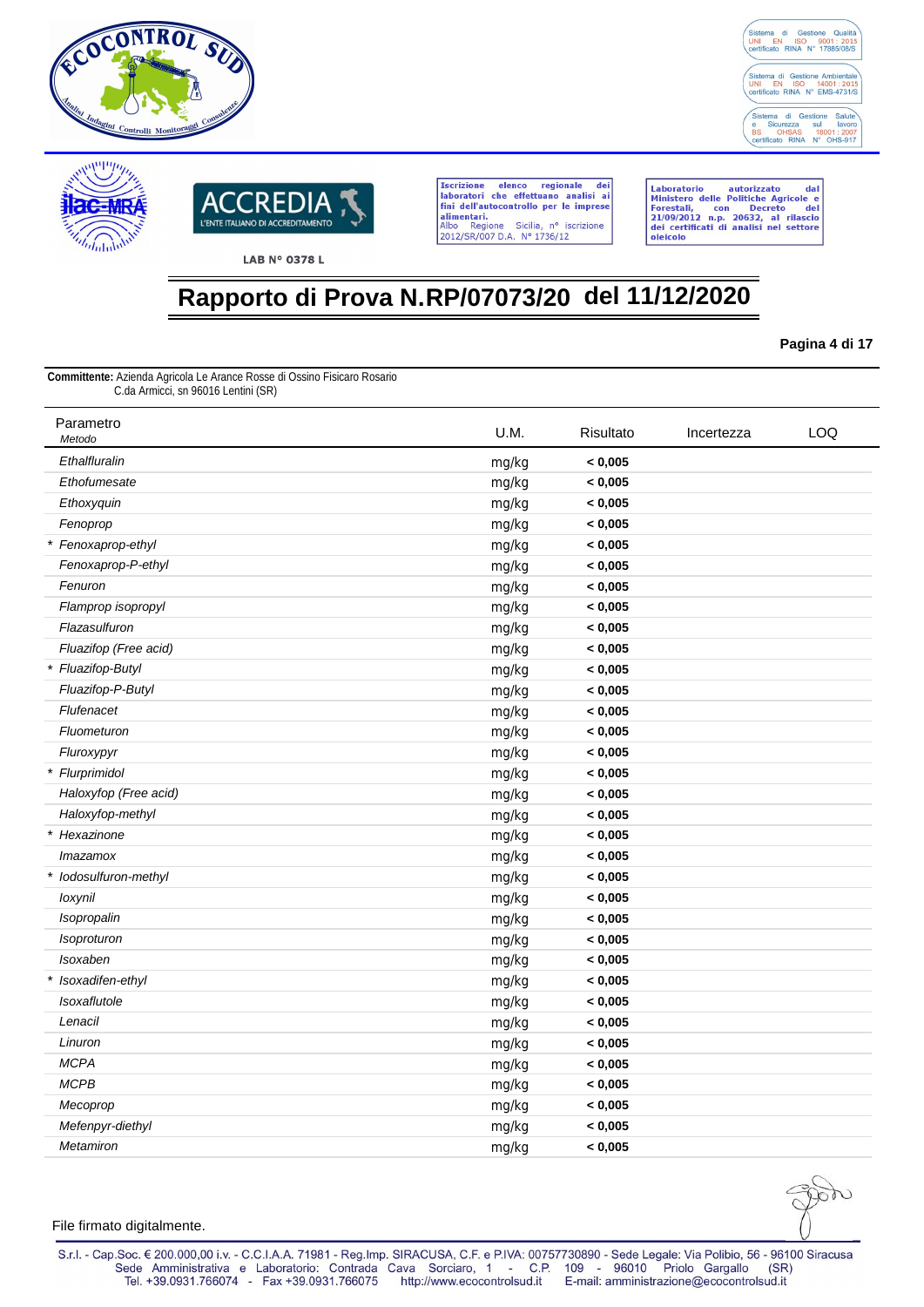





Laboratorio autorizzato dal<br>Ministero delle Politiche Agricole e<br>Forestali, con Decreto del<br>21/09/2012 n.p. 20632, al rilascio<br>dei certificati di analisi nel settore oleicolo

## **Rapporto di Prova N.RP/07073/20 del 11/12/2020**

**Pagina 5 di 17**

**Committente:** Azienda Agricola Le Arance Rosse di Ossino Fisicaro Rosario C.da Armicci, sn 96016 Lentini (SR)

| Parametro<br>Metodo  | U.M.  | Risultato | Incertezza | LOQ |
|----------------------|-------|-----------|------------|-----|
| Metazachlor          | mg/kg | < 0,005   |            |     |
| Methabenzthiazuron   | mg/kg | < 0,005   |            |     |
| * Methoprotryne      | mg/kg | < 0,005   |            |     |
| Metobromuron         | mg/kg | < 0,005   |            |     |
| Metolachlor          | mg/kg | < 0,005   |            |     |
| Metosulam            | mg/kg | < 0,005   |            |     |
| * Metsulfuron-methyl | mg/kg | < 0,005   |            |     |
| Metoxuron            | mg/kg | < 0,005   |            |     |
| Molinate             | mg/kg | < 0,005   |            |     |
| Monolirunon          | mg/kg | < 0,005   |            |     |
| Metribuzin           | mg/kg | < 0,005   |            |     |
| Napropamide          | mg/kg | < 0,005   |            |     |
| Naptalam             | mg/kg | < 0,005   |            |     |
| Neburon              | mg/kg | < 0,005   |            |     |
| Nicosulfuron         | mg/kg | < 0,005   |            |     |
| * Nitralin           | mg/kg | < 0,005   |            |     |
| Oxadiazon            | mg/kg | < 0,005   |            |     |
| Oxyfluorfen          | mg/kg | < 0,005   |            |     |
| Pendimethalin        | mg/kg | < 0,005   |            |     |
| Phenmedipham         | mg/kg | < 0,005   |            |     |
| Profluralin          | mg/kg | < 0,005   |            |     |
| Prometon             | mg/kg | < 0,005   |            |     |
| Prometryn            | mg/kg | < 0,005   |            |     |
| Propachlor           | mg/kg | < 0,005   |            |     |
| Propanil             | mg/kg | < 0,005   |            |     |
| Propaquizafop        | mg/kg | < 0,005   |            |     |
| Propazine            | mg/kg | < 0,005   |            |     |
| Propham              | mg/kg | < 0,005   |            |     |
| Propyzamide          | mg/kg | < 0,005   |            |     |
| Prosulfocarb         | mg/kg | < 0,005   |            |     |
| * Quizalofop-methyl  | mg/kg | < 0,005   |            |     |
| Quizalofop-ethyl     | mg/kg | < 0,005   |            |     |
| Rimsulfuron          | mg/kg | < 0,005   |            |     |
| Sebuthylazine        | mg/kg | < 0,005   |            |     |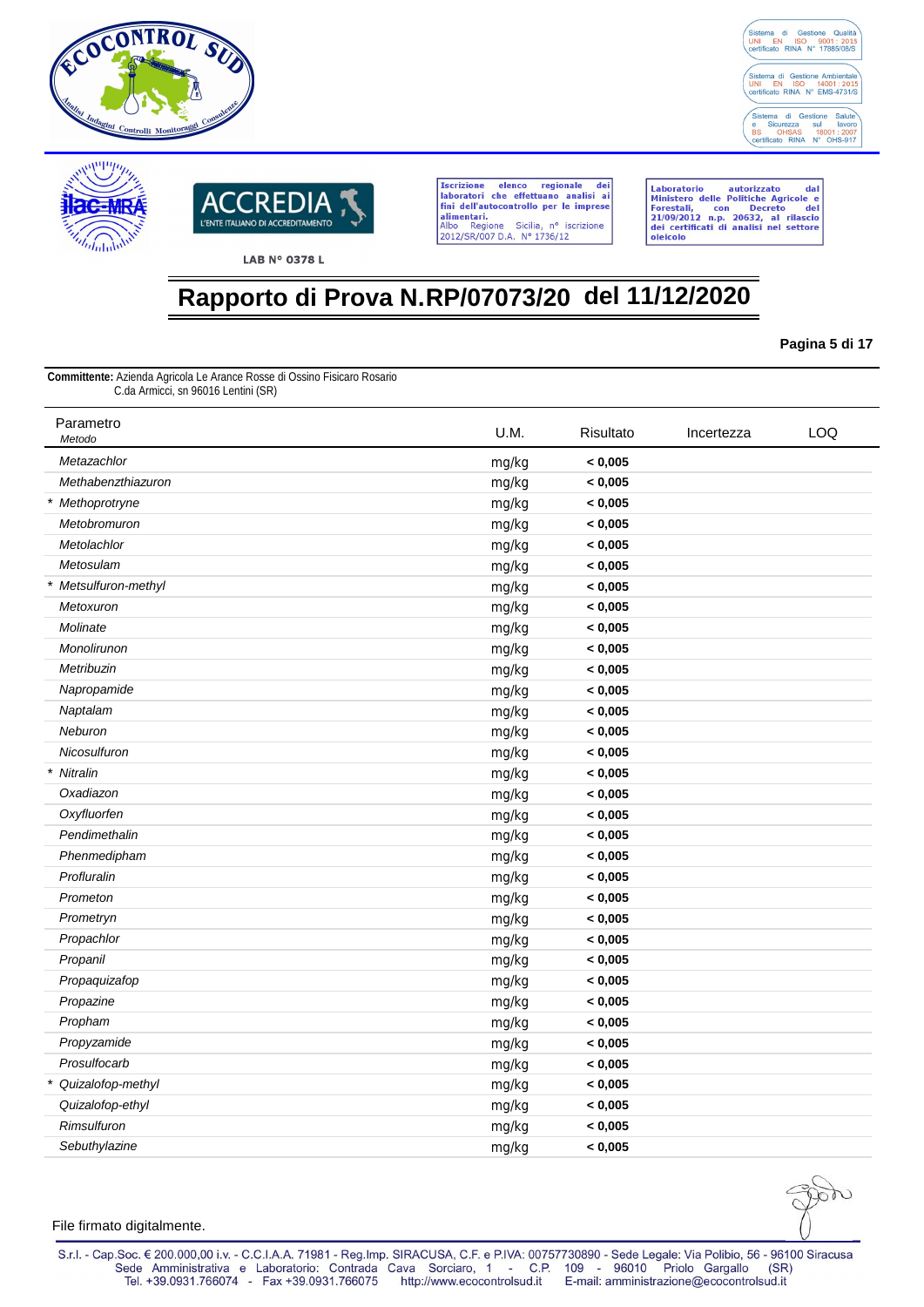





Laboratorio autorizzato dal<br>Ministero delle Politiche Agricole e<br>Forestali, con Decreto del<br>21/09/2012 n.p. 20632, al rilascio<br>dei certificati di analisi nel settore oleicolo

## **Rapporto di Prova N.RP/07073/20 del 11/12/2020**

**Pagina 6 di 17**

**Committente:** Azienda Agricola Le Arance Rosse di Ossino Fisicaro Rosario C.da Armicci, sn 96016 Lentini (SR)

| Parametro<br>Metodo                                                                | U.M.  | Risultato | Incertezza | <b>LOQ</b> |
|------------------------------------------------------------------------------------|-------|-----------|------------|------------|
| Sethoxydim                                                                         | mg/kg | < 0,005   |            |            |
| Simazine                                                                           | mg/kg | < 0,005   |            |            |
| Simetryn                                                                           | mg/kg | < 0,005   |            |            |
| Sulfentrazone                                                                      | mg/kg | < 0,005   |            |            |
| Tepraloxydim                                                                       | mg/kg | < 0,005   |            |            |
| * Terbacil                                                                         | mg/kg | < 0,005   |            |            |
| Terbumeton                                                                         | mg/kg | < 0,005   |            |            |
| Terbuthylazine                                                                     | mg/kg | < 0,005   |            |            |
| Terbuthylazine-desethyl                                                            | mg/kg | < 0,005   |            |            |
| Terbutryn                                                                          | mg/kg | < 0,005   |            |            |
| <b>Triallate</b>                                                                   | mg/kg | < 0,005   |            |            |
| Triasulfuron                                                                       | mg/kg | < 0,005   |            |            |
| Tribenuron methyl                                                                  | mg/kg | < 0,005   |            |            |
| Triclopyr                                                                          | mg/kg | < 0,005   |            |            |
| * Trifloxysulfuron                                                                 | mg/kg | < 0,005   |            |            |
| Trifluralin                                                                        | mg/kg | < 0,005   |            |            |
| Triflusulfuron-methyl                                                              | mg/kg | < 0,005   |            |            |
| <b>INSETTICIDES CARBAMATE</b><br>** UNI EN 15662 : 2018                            |       |           |            |            |
| Aldicarb (sum of aldicarb and its sulfone and sulfoxide expressed as<br>aldicarb)  | mg/kg | < 0,005   |            |            |
| Aldicarb-sulfone                                                                   | mg/kg | < 0,005   |            |            |
| Aldicarb-sulfoxide                                                                 | mg/kg | < 0,005   |            |            |
| Benfuracarb                                                                        | mg/kg | < 0,005   |            |            |
| Bendiocarb                                                                         | mg/kg | < 0,005   |            |            |
| Butocarboxim<br>$\star$                                                            | mg/kg | < 0,005   |            |            |
| Butoxycarboxim                                                                     | mg/kg | < 0,005   |            |            |
| Carbaryl                                                                           | mg/kg | < 0,005   |            |            |
| Carbofuran (sum of carbofuran and carbofuran-3-hydroxy expressed<br>as carbofuran) | mg/kg | < 0,005   |            |            |
| Carbofuran-3-hydroxy                                                               | mg/kg | < 0,005   |            |            |
| * Carbofuran-3-Keto                                                                | mg/kg | < 0,005   |            |            |
| Carbosulfan                                                                        | mg/kg | < 0,005   |            |            |
| Dioxacarb                                                                          | mg/kg | < 0,005   |            |            |
| Ethiofencarb                                                                       | mg/kg | < 0,005   |            |            |
| * Ethiofencarb sulfoxide                                                           | mg/kg | < 0,005   |            |            |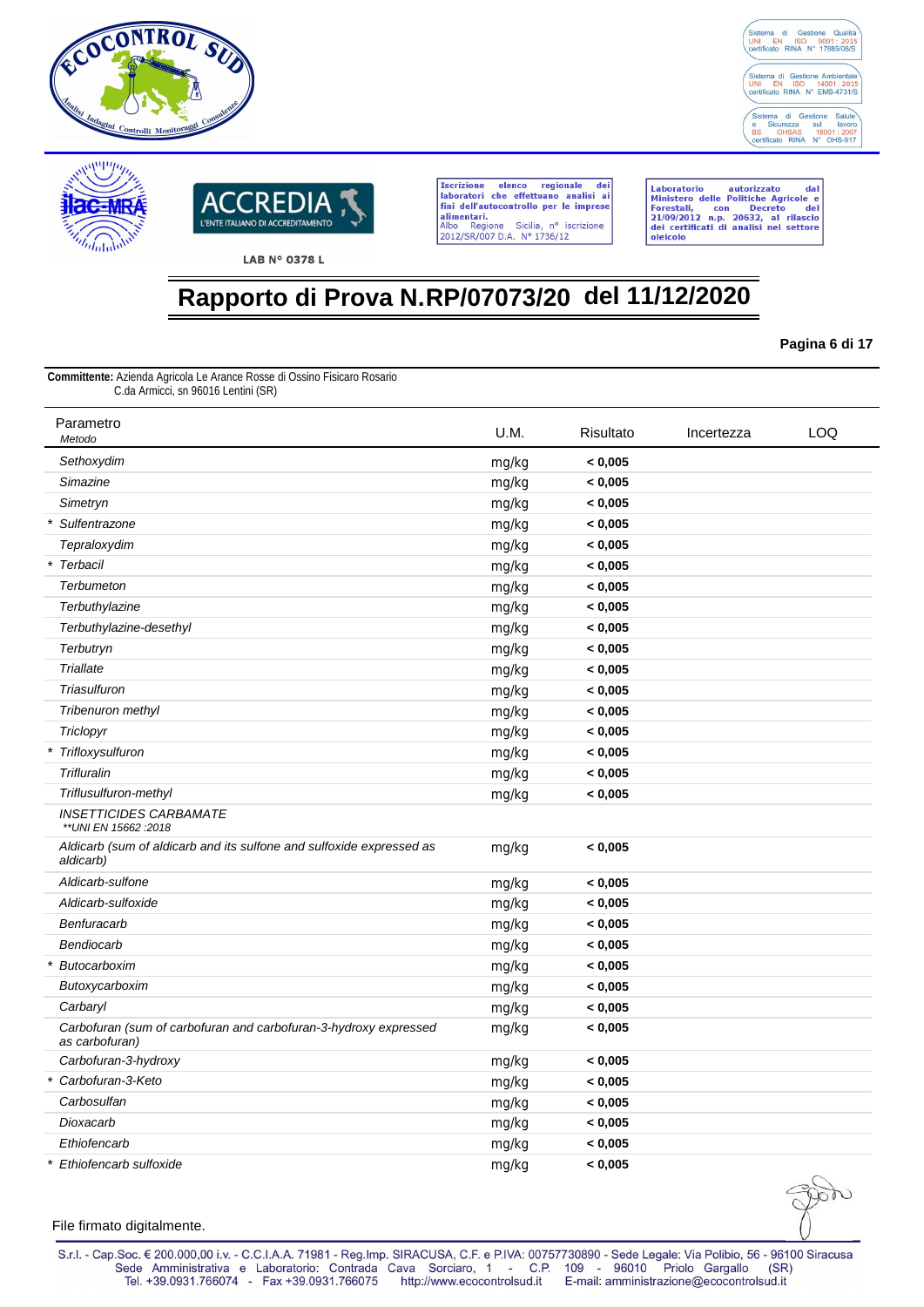





Laboratorio autorizzato dal<br>Ministero delle Politiche Agricole e<br>Forestali, con Decreto del<br>21/09/2012 n.p. 20632, al rilascio<br>dei certificati di analisi nel settore oleicolo

# **Rapporto di Prova N.RP/07073/20 del 11/12/2020**

**Pagina 7 di 17**

**Committente:** Azienda Agricola Le Arance Rosse di Ossino Fisicaro Rosario C.da Armicci, sn 96016 Lentini (SR)

| Parametro<br>Metodo                                                                             | U.M.  | Risultato | Incertezza | LOQ |
|-------------------------------------------------------------------------------------------------|-------|-----------|------------|-----|
| Fenoxycarb                                                                                      | mg/kg | < 0,005   |            |     |
| Furathiocarb                                                                                    | mg/kg | < 0,005   |            |     |
| Isoprocarb                                                                                      | mg/kg | < 0,005   |            |     |
| Methiocarb (sum of methiocarb and methiocarb sulphone and<br>sulfoxide expressed as methiocarb) | mg/kg | < 0,005   |            |     |
| Methiocarb sulfoxide                                                                            | mg/kg | < 0,005   |            |     |
| Methiocarb sulphone                                                                             | mg/kg | < 0,005   |            |     |
| Methomyl and Thiodicarb (sum of methomyl and thiodicarb<br>expressed as methomyl)               | mg/kg | < 0.005   |            |     |
| * Metolcarb                                                                                     | mg/kg | < 0,005   |            |     |
| Oxamyl                                                                                          | mg/kg | < 0,005   |            |     |
| * Oxamyl-oxime                                                                                  | mg/kg | < 0,005   |            |     |
| Pirimicarb (sum of pirimicarb and desmethyl pirimicarb expressed as<br>pirimicarb)              | mg/kg | < 0,005   |            |     |
| Pirimicarb-desmethyl                                                                            | mg/kg | < 0,005   |            |     |
| Promecarb                                                                                       | mg/kg | < 0,005   |            |     |
| Propoxur                                                                                        | mg/kg | < 0,005   |            |     |
| Thiobencarb                                                                                     | mg/kg | < 0,005   |            |     |
| Thiodicarb                                                                                      | mg/kg | < 0,005   |            |     |
| <b>Thiofanox Sulfoxide</b>                                                                      | mg/kg | < 0,005   |            |     |
| <b>INSETTICIDES ORGANOCLORINE</b><br>** UNI EN 15662 : 2018                                     |       |           |            |     |
| Aldrin                                                                                          | mg/kg | < 0,005   |            |     |
| Chlordane-oxy                                                                                   | mg/kg | < 0,005   |            |     |
| Chlordecone                                                                                     | mg/kg | < 0,005   |            |     |
| Chlordane-cis (alfa)                                                                            | mg/kg | < 0,005   |            |     |
| Chlordane-trans (gamma)                                                                         | mg/kg | < 0,005   |            |     |
| $DDD-o,p'$                                                                                      | mg/kg | < 0,005   |            |     |
| $DDD-p,p'$                                                                                      | mg/kg | < 0,005   |            |     |
| $DDE-o,p'$                                                                                      | mg/kg | < 0,005   |            |     |
| $DDE-p,p'$                                                                                      | mg/kg | < 0,005   |            |     |
| $DDT-0,p'$                                                                                      | mg/kg | < 0,005   |            |     |
| $DDT-p.p'$                                                                                      | mg/kg | < 0.005   |            |     |
| DDT (sum of p-p'-DDT, o-p'-DDT, p-p'-DDE and p-p'-TDE (DDD)<br>expressed as DDT)                | mg/kg | < 0.005   |            |     |
| Dieldrin                                                                                        | mg/kg | < 0.005   |            |     |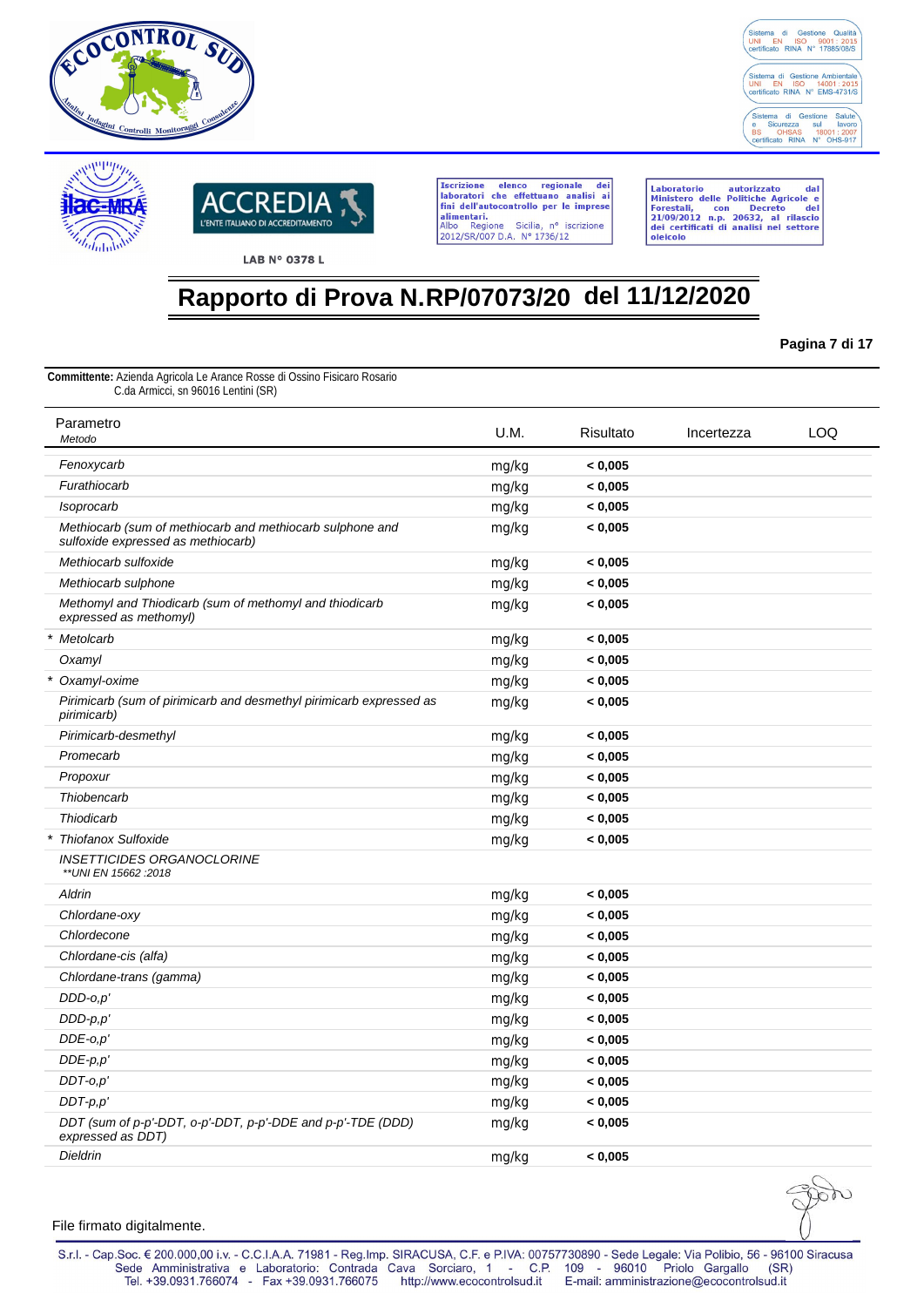





Laboratorio autorizzato dal<br>Ministero delle Politiche Agricole e<br>Forestali, con Decreto del<br>21/09/2012 n.p. 20632, al rilascio<br>dei certificati di analisi nel settore oleicolo

## **Rapporto di Prova N.RP/07073/20 del 11/12/2020**

**Pagina 8 di 17**

**Committente:** Azienda Agricola Le Arance Rosse di Ossino Fisicaro Rosario C.da Armicci, sn 96016 Lentini (SR)

| Parametro<br>Metodo                                     | U.M.  | Risultato | Incertezza | LOQ |
|---------------------------------------------------------|-------|-----------|------------|-----|
| Endosulfan sulphate                                     | mg/kg | < 0,005   |            |     |
| Endosulfan-alfa                                         | mg/kg | < 0,005   |            |     |
| Endosulfan-beta                                         | mg/kg | < 0,005   |            |     |
| Endrin                                                  | mg/kg | < 0,005   |            |     |
| <b>HCH-alfa</b>                                         | mg/kg | < 0,005   |            |     |
| HCH-beta                                                | mg/kg | < 0,005   |            |     |
| HCH-delta                                               | mg/kg | < 0,005   |            |     |
| HCH-gamma (Lindano)                                     | mg/kg | < 0,005   |            |     |
| Heptachlor epoxide (A)                                  | mg/kg | < 0,005   |            |     |
| Heptachlor epoxide (B)                                  | mg/kg | < 0,005   |            |     |
| Heptachlor                                              | mg/kg | < 0,005   |            |     |
| <b>Isodrin</b>                                          | mg/kg | < 0,005   |            |     |
| Mirex                                                   | mg/kg | < 0,005   |            |     |
| Methoxychlor                                            | mg/kg | < 0,005   |            |     |
| Pentachloroanisole                                      | mg/kg | < 0,005   |            |     |
| Perthane                                                | mg/kg | < 0,005   |            |     |
| INSECTICIDES ORGANOPHOSPHORUS<br>** UNI EN 15662 : 2018 |       |           |            |     |
| Acephate                                                | mg/kg | < 0,005   |            |     |
| * Anilofos                                              | mg/kg | < 0,005   |            |     |
| <b>Azinphos Ethyl</b>                                   | mg/kg | < 0,005   |            |     |
| Azinphos methyl                                         | mg/kg | < 0,005   |            |     |
| <b>Bromophos Ethyl</b>                                  | mg/kg | < 0,005   |            |     |
| Bromophos methyl                                        | mg/kg | < 0,005   |            |     |
| Cadusafos                                               | mg/kg | < 0,005   |            |     |
| Carbophenothion                                         | mg/kg | < 0,005   |            |     |
| Chlorfenvinphos(E+Z)                                    | mg/kg | < 0,005   |            |     |
| Chlormephos                                             | mg/kg | < 0,005   |            |     |
| Chlorpyriphos methyl                                    | mg/kg | < 0,005   |            |     |
| Chlorpyriphos ethyl                                     | mg/kg | < 0,005   |            |     |
| Coumaphos                                               | mg/kg | < 0,005   |            |     |
| Demeton-S-methyl                                        | mg/kg | < 0,005   |            |     |
| Demeton-S-methyl-sulfone                                | mg/kg | < 0,005   |            |     |
| Demeton-S-methyl-sulfoxide                              | mg/kg | < 0,005   |            |     |
| <b>Dialifos</b>                                         | mg/kg | < 0,005   |            |     |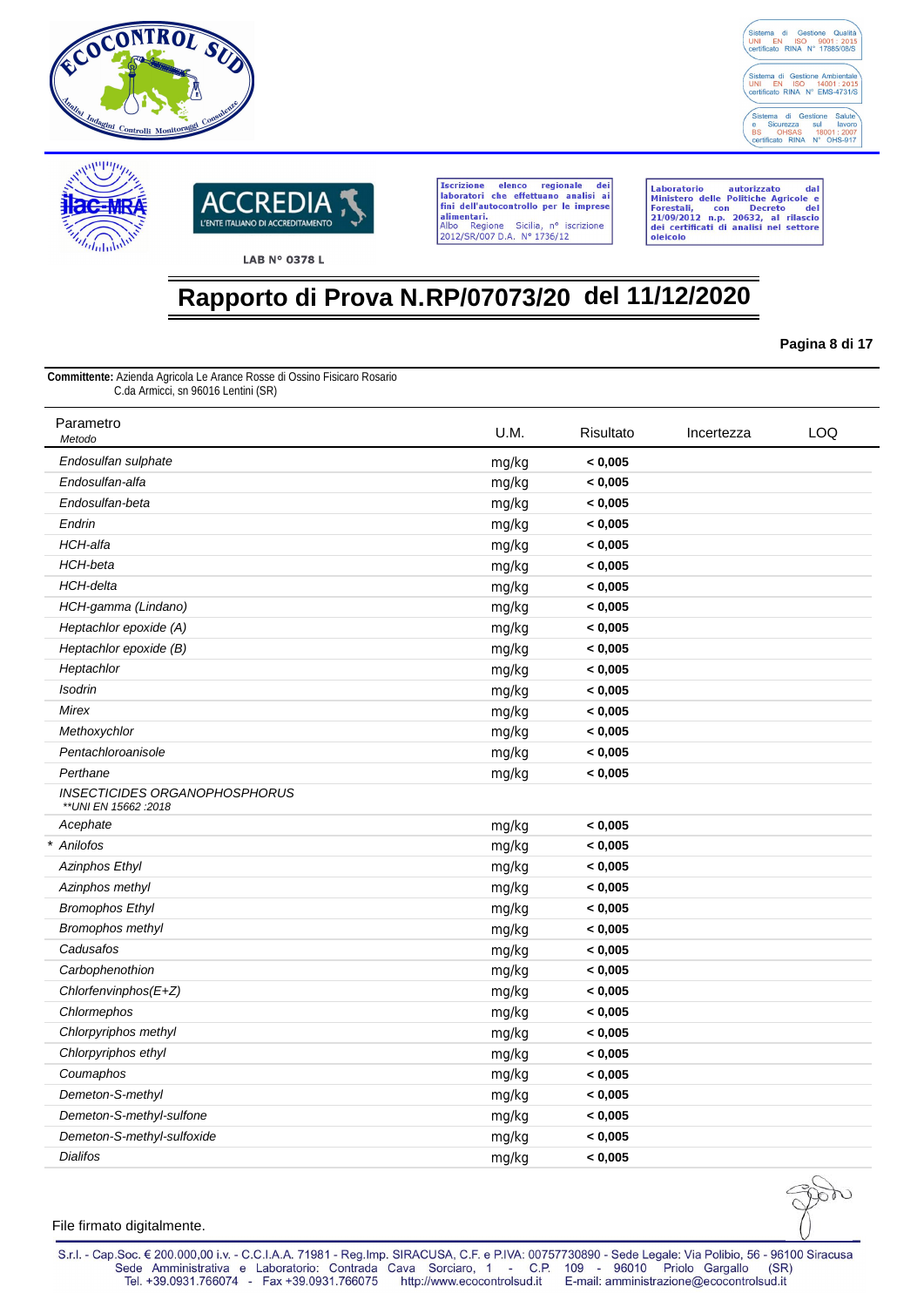





Laboratorio autorizzato dal<br>Ministero delle Politiche Agricole e<br>Forestali, con Decreto del<br>21/09/2012 n.p. 20632, al rilascio<br>dei certificati di analisi nel settore oleicolo

## **Rapporto di Prova N.RP/07073/20 del 11/12/2020**

**Pagina 9 di 17**

**Committente:** Azienda Agricola Le Arance Rosse di Ossino Fisicaro Rosario C.da Armicci, sn 96016 Lentini (SR)

| Parametro<br>Metodo                                                                                    | U.M.  | Risultato | Incertezza | LOQ |
|--------------------------------------------------------------------------------------------------------|-------|-----------|------------|-----|
| Diazinon                                                                                               | mg/kg | < 0,005   |            |     |
| <b>Dichlofenthion</b>                                                                                  | mg/kg | < 0,005   |            |     |
| <b>Dichlorvos</b>                                                                                      | mg/kg | < 0,005   |            |     |
| Dicrotophos                                                                                            | mg/kg | < 0,005   |            |     |
| Dimethoate and Omethoate (sum of dimethoate and omethoate<br>expresssed as dimethoate)                 | mg/kg | < 0.005   |            |     |
| Disulfoton (sum of disulfoton, disulfoton sulfoxide and disulfoton<br>sulfone expressed as disulfoton) | mg/kg | < 0,005   |            |     |
| Disulfoton sulfone                                                                                     | mg/kg | < 0,005   |            |     |
| Disulfoton sulfoxide                                                                                   | mg/kg | < 0,005   |            |     |
| <b>Ditalimfos</b>                                                                                      | mg/kg | < 0,005   |            |     |
| <b>EPN</b>                                                                                             | mg/kg | < 0,005   |            |     |
| Ethoprophos                                                                                            | mg/kg | < 0,005   |            |     |
| Etrimfos                                                                                               | mg/kg | < 0,005   |            |     |
| Famphur                                                                                                | mg/kg | < 0,005   |            |     |
| * Famphur-oxon                                                                                         | mg/kg | < 0,005   |            |     |
| Fenamiphos                                                                                             | mg/kg | < 0,005   |            |     |
| * Fenamiphos-deisopropyl                                                                               | mg/kg | < 0,005   |            |     |
| Fenamiphos sulfone                                                                                     | mg/kg | < 0.005   |            |     |
| Fenamiphos sulfoxide                                                                                   | mg/kg | < 0,005   |            |     |
| Fenchlorphos                                                                                           | mg/kg | < 0,005   |            |     |
| Fenitrothion                                                                                           | mg/kg | < 0,005   |            |     |
| Fenthion (fenthion and its oxigen analogue, their sulphoxides and<br>sulfone expressed as parent)      | mg/kg | < 0,005   |            |     |
| Fenthion-sulfone                                                                                       | mg/kg | < 0,005   |            |     |
| Fonofos                                                                                                | mg/kg | < 0,005   |            |     |
| Formothion                                                                                             | mg/kg | < 0,005   |            |     |
| Fosthiazate                                                                                            | mg/kg | < 0,005   |            |     |
| Heptenophos                                                                                            | mg/kg | < 0,005   |            |     |
| lodofenphos                                                                                            | mg/kg | < 0,005   |            |     |
| Isofenphos                                                                                             | mg/kg | < 0,005   |            |     |
| * Isofenphos-methyl                                                                                    | mg/kg | < 0,005   |            |     |
| Malathion and Malaoxon (sum of malathion and malaoxon expressed<br>as malathion)                       | mg/kg | < 0,005   |            |     |
| Mecarbam                                                                                               | mg/kg | < 0,005   |            |     |
| <b>Methacrifos</b>                                                                                     | mg/kg | < 0,005   |            |     |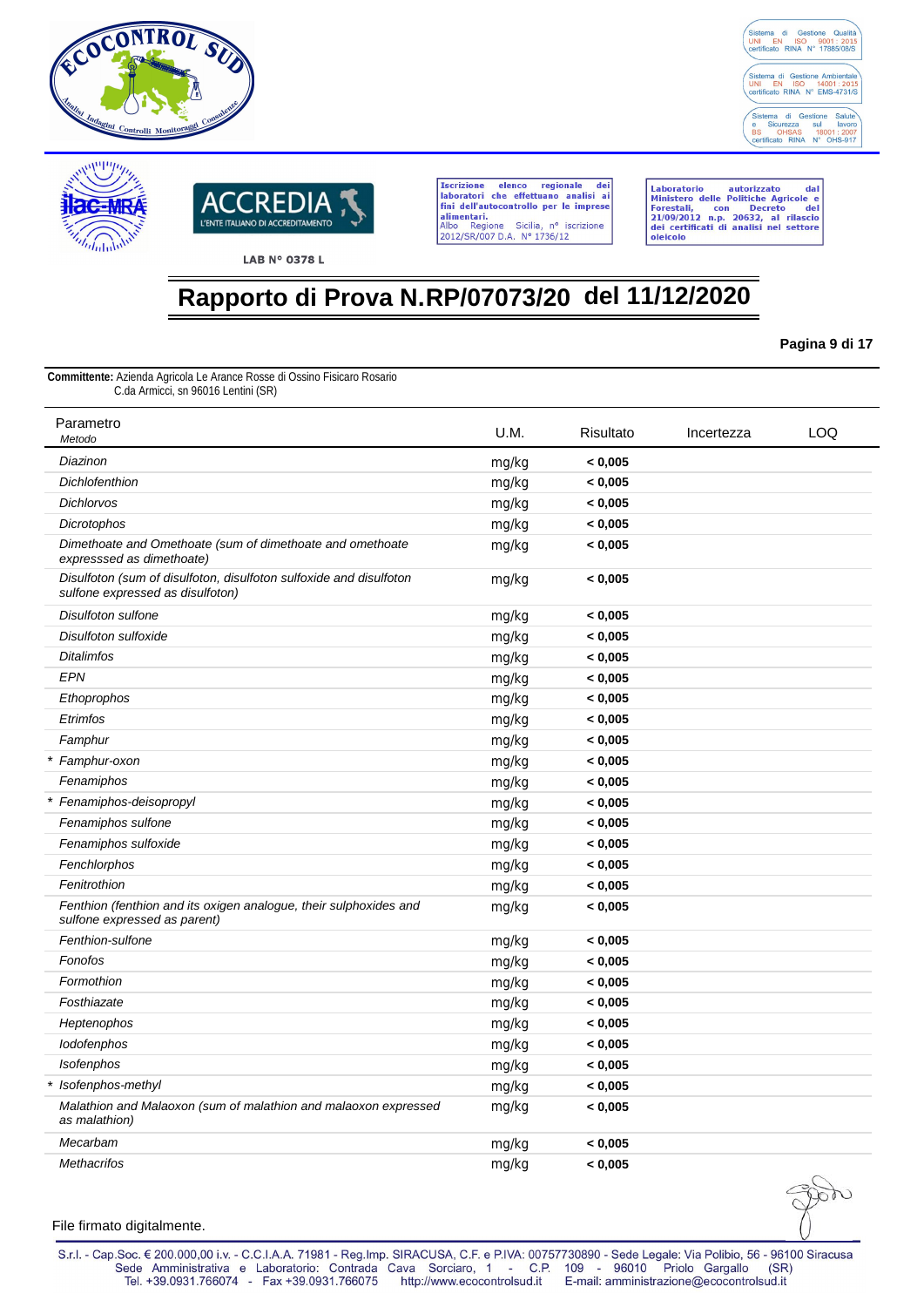





Laboratorio autorizzato dal<br>Ministero delle Politiche Agricole e<br>Forestali, con Decreto del<br>21/09/2012 n.p. 20632, al rilascio<br>dei certificati di analisi nel settore oleicolo

# **Rapporto di Prova N.RP/07073/20 del 11/12/2020**

**Pagina 10 di 17**

**Committente:** Azienda Agricola Le Arance Rosse di Ossino Fisicaro Rosario C.da Armicci, sn 96016 Lentini (SR)

| Parametro<br>Metodo                                                                                | U.M.  | Risultato | Incertezza | LOQ |
|----------------------------------------------------------------------------------------------------|-------|-----------|------------|-----|
| Methamidophos                                                                                      | mg/kg | < 0,005   |            |     |
| methidathion                                                                                       | mg/kg | < 0,005   |            |     |
| Mevinphos                                                                                          | mg/kg | < 0,005   |            |     |
| Monocrotophos                                                                                      | mg/kg | < 0,005   |            |     |
| * Naled                                                                                            | mg/kg | < 0,005   |            |     |
| Omethoate                                                                                          | mg/kg | < 0,005   |            |     |
| Paraoxon ethyl                                                                                     | mg/kg | < 0,005   |            |     |
| Parathion ethyl                                                                                    | mg/kg | < 0,005   |            |     |
| Parathion-methyl and Paraoxon-methyl (sum of parathion and<br>paraoxon methyl as parathion methyl) | mg/kg | < 0,005   |            |     |
| Phentoate                                                                                          | mg/kg | < 0,005   |            |     |
| Phorate (sum of phorate, its oxygen analogue and their sulfones<br>expressed as phorate)           | mg/kg | < 0,005   |            |     |
| Phorate-oxon                                                                                       | mg/kg | < 0,005   |            |     |
| Phorate-oxon-sulfone                                                                               | mg/kg | < 0,005   |            |     |
| Phorate-oxon-sulfoxide                                                                             | mg/kg | < 0,005   |            |     |
| Phorate-sulfone                                                                                    | mg/kg | < 0,005   |            |     |
| Phorate-sulfoxide                                                                                  | mg/kg | < 0,005   |            |     |
| Phosalone                                                                                          | mg/kg | < 0,005   |            |     |
| Phosmet                                                                                            | mg/kg | < 0,005   |            |     |
| Phosphamidon(E+Z)                                                                                  | mg/kg | < 0,005   |            |     |
| Pirimiphos-ethyl                                                                                   | mg/kg | < 0,005   |            |     |
| Pirimiphos-methyl                                                                                  | mg/kg | < 0,005   |            |     |
| Profenofos                                                                                         | mg/kg | < 0,005   |            |     |
| Propetamphos                                                                                       | mg/kg | < 0,005   |            |     |
| Prothiofos                                                                                         | mg/kg | < 0,005   |            |     |
| Prothoate                                                                                          | mg/kg | < 0,005   |            |     |
| Pyrazophos                                                                                         | mg/kg | < 0,005   |            |     |
| Pyridaphenthion                                                                                    | mg/kg | < 0,005   |            |     |
| Quinalphos                                                                                         | mg/kg | < 0,005   |            |     |
| Sulfotep                                                                                           | mg/kg | < 0,005   |            |     |
| Sulprofos                                                                                          | mg/kg | < 0,005   |            |     |
| * Temephos                                                                                         | mg/kg | < 0,005   |            |     |
| <b>Terbufos</b>                                                                                    | mg/kg | < 0,005   |            |     |
| <b>Tetrachlorvinphos</b>                                                                           | mg/kg | < 0.005   |            |     |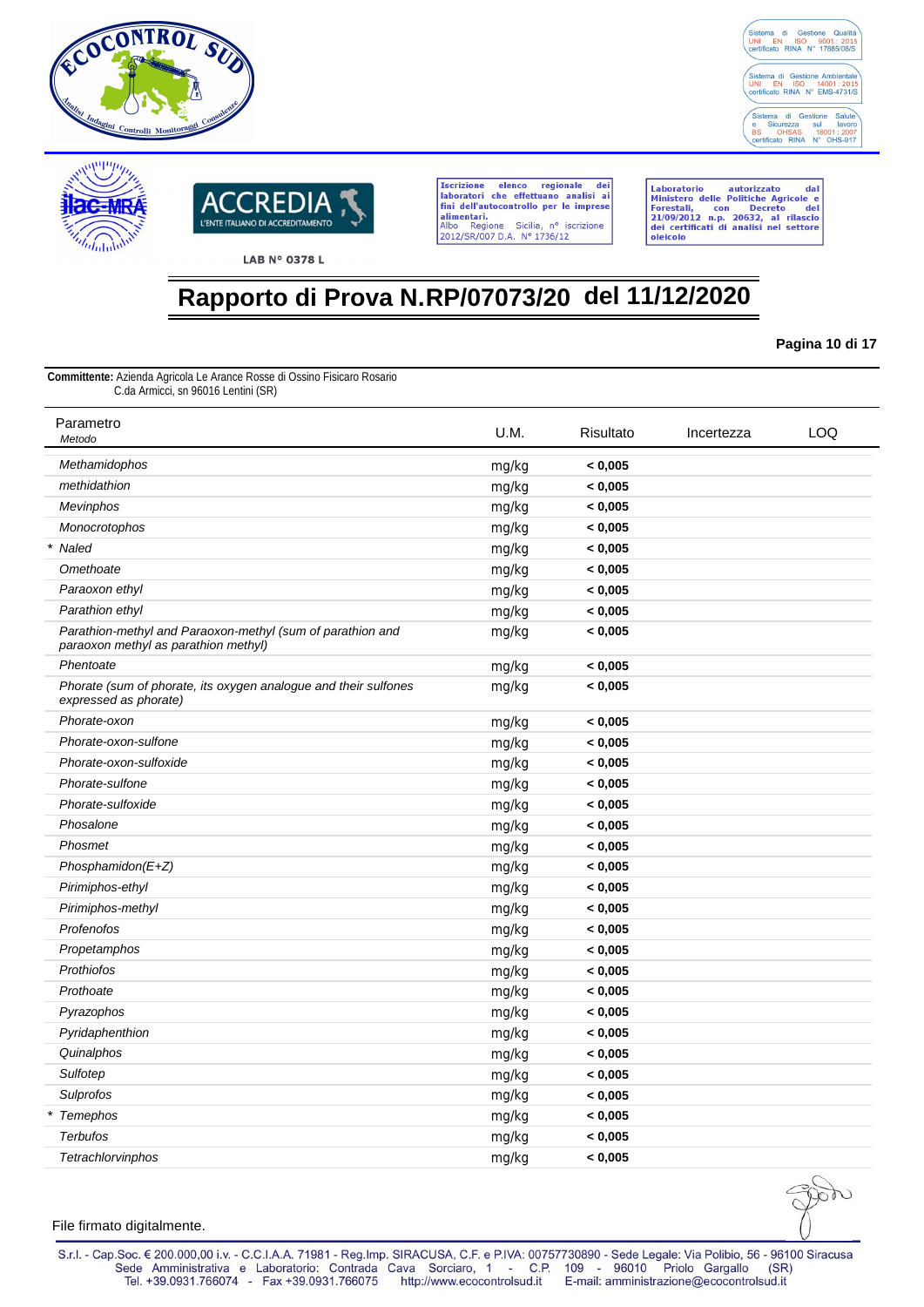





Laboratorio autorizzato dal<br>Ministero delle Politiche Agricole e<br>Forestali, con Decreto del<br>21/09/2012 n.p. 20632, al rilascio<br>dei certificati di analisi nel settore oleicolo

## **Rapporto di Prova N.RP/07073/20 del 11/12/2020**

**Pagina 11 di 17**

**Committente:** Azienda Agricola Le Arance Rosse di Ossino Fisicaro Rosario C.da Armicci, sn 96016 Lentini (SR)

| Parametro<br>Metodo                                      | U.M.  | Risultato | Incertezza | LOQ |
|----------------------------------------------------------|-------|-----------|------------|-----|
| <b>Thiometon</b>                                         | mg/kg | < 0.005   |            |     |
| Thionazin                                                | mg/kg | < 0,005   |            |     |
| Tolclofos-Methyl                                         | mg/kg | < 0,005   |            |     |
| Triazophos                                               | mg/kg | < 0,005   |            |     |
| Trichlorfon                                              | mg/kg | < 0,005   |            |     |
| Vamidothion                                              | mg/kg | < 0,005   |            |     |
| <b>INSETTICIDES PYRETROIDS</b><br>** UNI EN 15662 : 2018 |       |           |            |     |
| Acrinathrin                                              | mg/kg | < 0,005   |            |     |
| <b>Bifentrin</b>                                         | mg/kg | < 0,005   |            |     |
| Cyfluthrin (sum of isomers)                              | mg/kg | < 0,005   |            |     |
| Cyhalothrin lambda (sum of isomers)                      | mg/kg | < 0,005   |            |     |
| Cypermethrin alfa (alfamethrin)                          | mg/kg | < 0,005   |            |     |
| Cypermethrin (sum of isomers)                            | mg/kg | < 0,005   |            |     |
| Deltamethrin (sum of isomers)                            | mg/kg | < 0,005   |            |     |
| Etofenprox                                               | mg/kg | < 0,005   |            |     |
| Fenpropathrin                                            | mg/kg | < 0,005   |            |     |
| Fenvalerate and Esfenvalerate (sum of isomers RR and SS) | mg/kg | < 0,005   |            |     |
| Fenvalerate and Esfenvalerate (sum of isomers RS and SR) | mg/kg | < 0,005   |            |     |
| Flucythrinate (sum of isomers)                           | mg/kg | < 0,005   |            |     |
| Fluvalinate-tau (sum of isomers)                         | mg/kg | < 0,005   |            |     |
| Permethrin (sum of isomers)                              | mg/kg | < 0,005   |            |     |
| <b>Tefluthrin</b>                                        | mg/kg | < 0,005   |            |     |
| Tetramethrin (cis+trans)                                 | mg/kg | < 0,005   |            |     |
| Tralomethrin                                             | mg/kg | < 0,005   |            |     |
| <b>INSETTICIDES UREA</b><br>** UNI EN 15662 : 2018       |       |           |            |     |
| Chlorfluazuron                                           | mg/kg | < 0,005   |            |     |
| Diflubenzuron                                            | mg/kg | < 0,005   |            |     |
| Flufenoxuron                                             | mg/kg | < 0,005   |            |     |
| Hexaflumuron                                             | mg/kg | < 0,005   |            |     |
| Lufenuron                                                | mg/kg | < 0,005   |            |     |
| Triflumuron                                              | mg/kg | < 0,005   |            |     |
| <b>OTHER INSETTICIDES</b><br>** UNI EN 15662 : 2018      |       |           |            |     |
| Acetamiprid                                              | mg/kg | < 0.005   |            |     |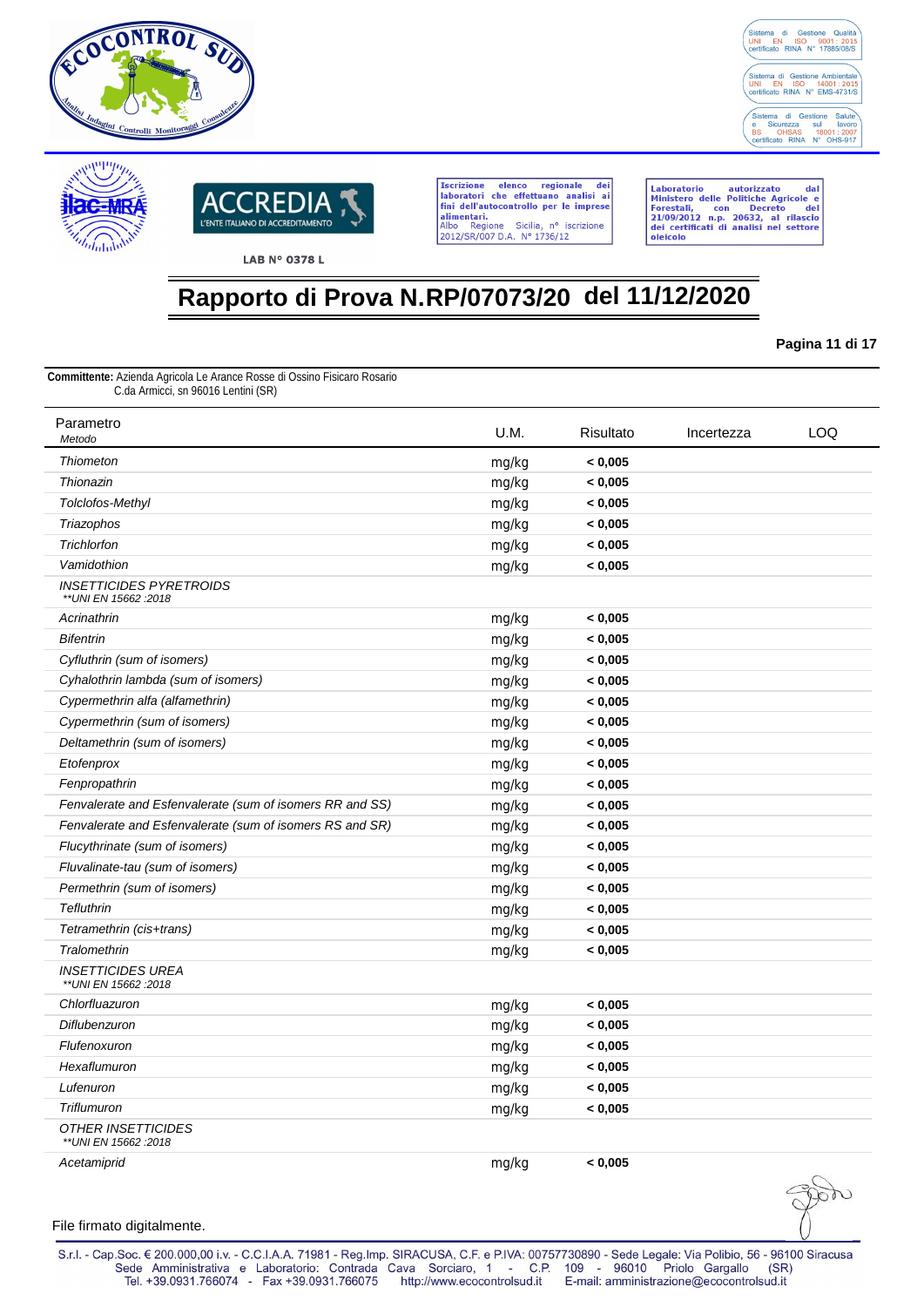





Laboratorio autorizzato dal<br>Ministero delle Politiche Agricole e<br>Forestali, con Decreto del<br>21/09/2012 n.p. 20632, al rilascio<br>dei certificati di analisi nel settore oleicolo

# **Rapporto di Prova N.RP/07073/20 del 11/12/2020**

**Pagina 12 di 17**

**Committente:** Azienda Agricola Le Arance Rosse di Ossino Fisicaro Rosario C.da Armicci, sn 96016 Lentini (SR)

| Parametro<br>Metodo                                                                      | U.M.  | Risultato | Incertezza | LOQ |
|------------------------------------------------------------------------------------------|-------|-----------|------------|-----|
| * Acetamiprid-n-desmethyl                                                                | mg/kg | < 0,005   |            |     |
| Azadirachtin                                                                             | mg/kg | < 0,005   |            |     |
| <b>Buprofezin</b>                                                                        | mg/kg | < 0,005   |            |     |
| Chlorantraniliprole                                                                      | mg/kg | < 0,005   |            |     |
| Chlorfenapyr                                                                             | mg/kg | < 0,005   |            |     |
| Clothianidin                                                                             | mg/kg | < 0,005   |            |     |
| Cyromazine                                                                               | mg/kg | < 0,005   |            |     |
| Dazomet                                                                                  | mg/kg | < 0,005   |            |     |
| <b>DEET</b>                                                                              | mg/kg | < 0,005   |            |     |
| Emamectin benzoate (expressed as Emamectin)                                              | mg/kg | < 0.005   |            |     |
| Fipronil (sum of fipronil and sulfone metabolite expressed as fipronil)                  | mg/kg | < 0,005   |            |     |
| Fipronil-sulfone                                                                         | mg/kg | < 0,005   |            |     |
| Flonicamid (sum of flonicamid, TNFG and TNFA)                                            | mg/kg | < 0,005   |            |     |
| Fluazuron                                                                                | mg/kg | < 0,005   |            |     |
| Imidacloprid                                                                             | mg/kg | < 0,005   |            |     |
| Indoxacarb (sum of isomers)                                                              | mg/kg | < 0,005   |            |     |
| Metaflumizone                                                                            | mg/kg | < 0,005   |            |     |
| Methoxyfenozide                                                                          | mg/kg | < 0,005   |            |     |
| Nitenpyram                                                                               | mg/kg | < 0,005   |            |     |
| Novaluron                                                                                | mg/kg | < 0,005   |            |     |
| Phoxim                                                                                   | mg/kg | < 0,005   |            |     |
| Piperonyl butoxide                                                                       | mg/kg | < 0,005   |            |     |
| Pymetrozine                                                                              | mg/kg | < 0,005   |            |     |
| Pyrethrins                                                                               | mg/kg | < 0,005   |            |     |
| Pyridaben                                                                                | mg/kg | < 0,005   |            |     |
| * Pyridalyl                                                                              | mg/kg | < 0,005   |            |     |
| Pyriproxyfen                                                                             | mg/kg | < 0,005   |            |     |
| * Resmethrin                                                                             | mg/kg | < 0,005   |            |     |
| Rotenone                                                                                 | mg/kg | < 0,005   |            |     |
| Spinosad (sum of Spinosyn A and D)                                                       | mg/kg | < 0,005   |            |     |
| Spiromesifen                                                                             | mg/kg | < 0,005   |            |     |
| Spirotetramat (sum of spirotetramat and its 4 metabolites expressed<br>as spirotetramat) | mg/kg | < 0,005   |            |     |
| Tebufenozide                                                                             | mg/kg | < 0,005   |            |     |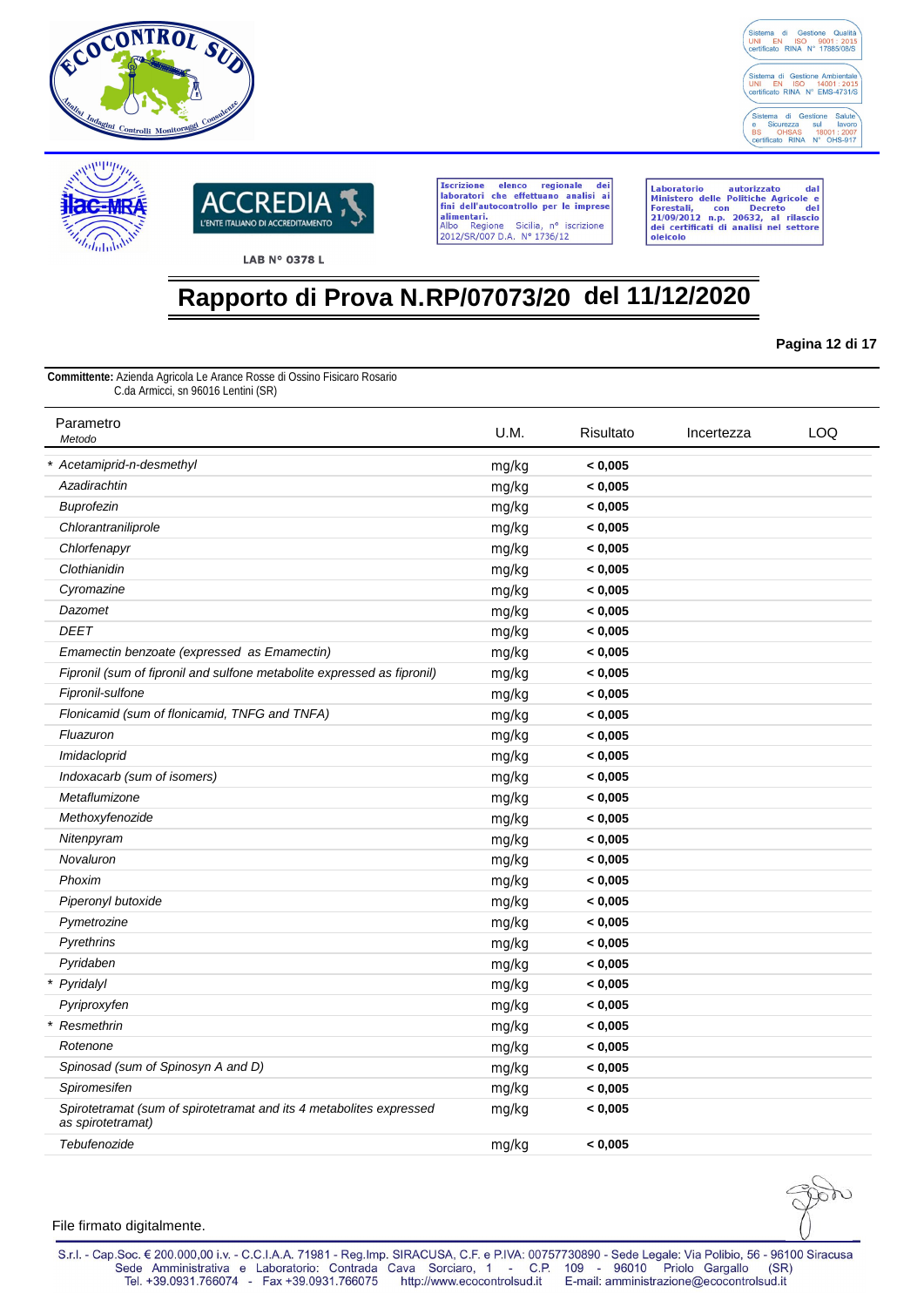





Laboratorio autorizzato dal<br>Ministero delle Politiche Agricole e<br>Forestali, con Decreto del<br>21/09/2012 n.p. 20632, al rilascio<br>dei certificati di analisi nel settore oleicolo

# **Rapporto di Prova N.RP/07073/20 del 11/12/2020**

**Pagina 13 di 17**

**Committente:** Azienda Agricola Le Arance Rosse di Ossino Fisicaro Rosario C.da Armicci, sn 96016 Lentini (SR)

| Parametro<br>Metodo                                                                               | U.M.  | Risultato | Incertezza | LOQ |
|---------------------------------------------------------------------------------------------------|-------|-----------|------------|-----|
| Teflubenzuron                                                                                     | mg/kg | < 0,005   |            |     |
| Thiacloprid                                                                                       | mg/kg | < 0,005   |            |     |
| Thiamethoxam and Chlotianidin (sum of thiamethoxam and<br>chlotianidin expressed as thiamethoxam) | mg/kg | < 0,005   |            |     |
| Triazamate                                                                                        | mg/kg | < 0,005   |            |     |
| <b>FUNGICIDES STROBILURINES</b><br>** UNI EN 15662 : 2018                                         |       |           |            |     |
| * Azoxystrobin                                                                                    | mg/kg | < 0,005   |            |     |
| * Dimoxystrobin                                                                                   | mg/kg | < 0,005   |            |     |
| * kresoxim methyl                                                                                 | mg/kg | < 0,005   |            |     |
| * Pyraclostrobin                                                                                  | mg/kg | < 0,005   |            |     |
| * Trifloxystrobin                                                                                 | mg/kg | < 0,005   |            |     |
| FUNGICIDES DICARBOXAMIDE THIOPHTHALIMIDE<br>** UNI EN 15662 : 2018                                |       |           |            |     |
| Captafol                                                                                          | mg/kg | < 0,005   |            |     |
| Captan                                                                                            | mg/kg | < 0,005   |            |     |
| Chlorothalonil                                                                                    | mg/kg | < 0,005   |            |     |
| Chlozolinate                                                                                      | mg/kg | < 0,005   |            |     |
| Cis-1,2,3,6-tetrahydrophthalimide                                                                 | mg/kg | < 0,005   |            |     |
| Dichlofluanid                                                                                     | mg/kg | < 0,005   |            |     |
| Folpet                                                                                            | mg/kg | < 0,005   |            |     |
| Iprodione                                                                                         | mg/kg | < 0,005   |            |     |
| Procymidone                                                                                       | mg/kg | < 0,005   |            |     |
| Vinclozolin                                                                                       | mg/kg | < 0,005   |            |     |
| <b>FUNGICIDES TRIAZOLES PYRIMIDINES</b><br>** UNI EN 15662 : 2018                                 |       |           |            |     |
| Ametoctradin                                                                                      | mg/kg | < 0,005   |            |     |
| * Azaconazole                                                                                     | mg/kg | < 0,005   |            |     |
| <b>Bitertanole</b>                                                                                | mg/kg | < 0,005   |            |     |
| <b>Boscalid</b>                                                                                   | mg/kg | < 0,005   |            |     |
| <b>Bupirimate</b>                                                                                 | mg/kg | < 0,005   |            |     |
| Cyproconazol (sum of isomers)                                                                     | mg/kg | < 0,005   |            |     |
| Cyprodinil                                                                                        | mg/kg | < 0,005   |            |     |
| Difenoconazole (sum of isomers)                                                                   | mg/kg | < 0,005   |            |     |
| Diniconazole                                                                                      | mg/kg | < 0,005   |            |     |
| Epoxiconazole                                                                                     | mg/kg | < 0,005   |            |     |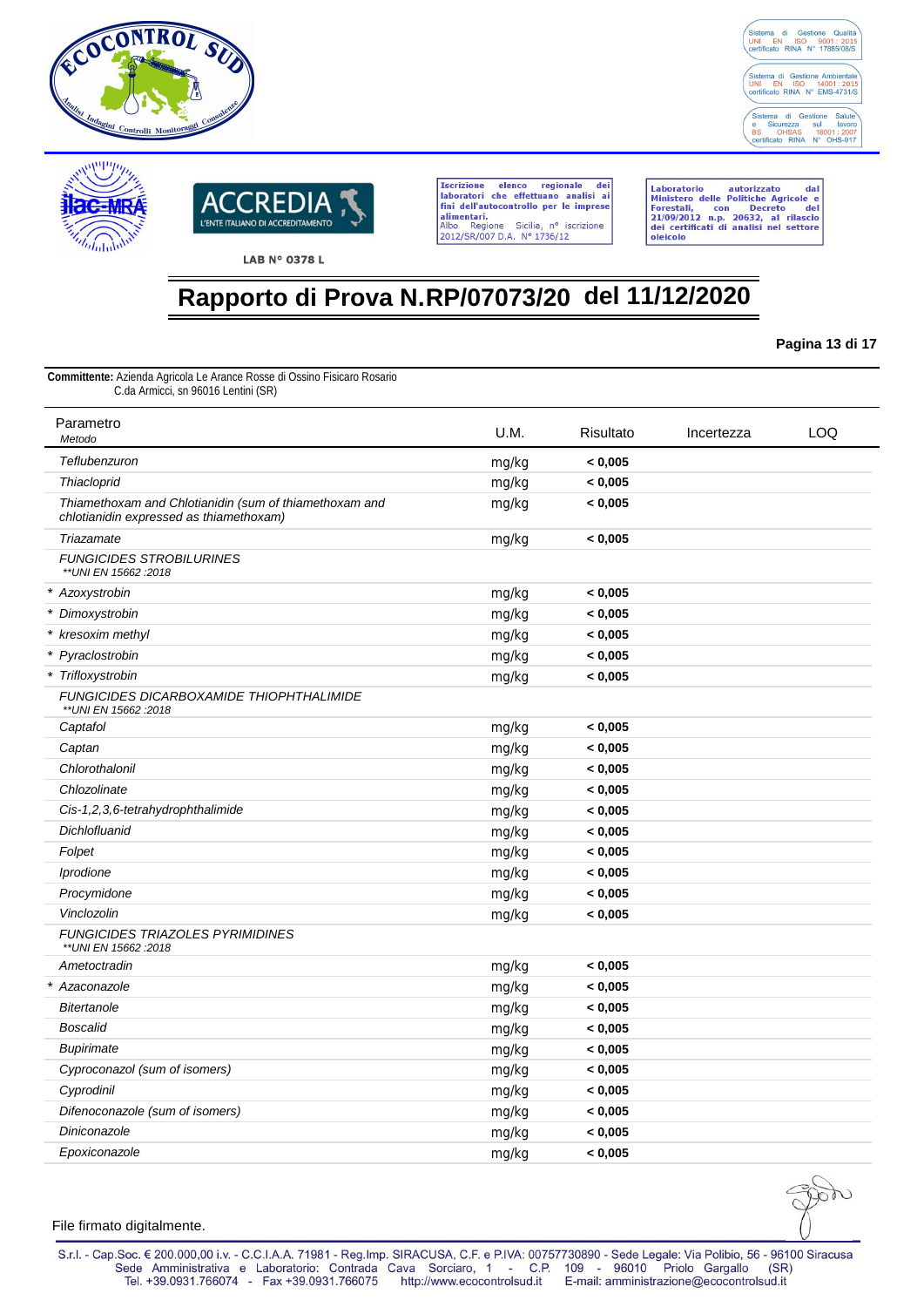





Laboratorio autorizzato dal<br>Ministero delle Politiche Agricole e<br>Forestali, con Decreto del<br>21/09/2012 n.p. 20632, al rilascio<br>dei certificati di analisi nel settore oleicolo

# **Rapporto di Prova N.RP/07073/20 del 11/12/2020**

**Pagina 14 di 17**

**Committente:** Azienda Agricola Le Arance Rosse di Ossino Fisicaro Rosario C.da Armicci, sn 96016 Lentini (SR)

| Parametro<br>Metodo                                                                  | U.M.  | Risultato | Incertezza | LOQ |
|--------------------------------------------------------------------------------------|-------|-----------|------------|-----|
| Etaconazole                                                                          | mg/kg | < 0.005   |            |     |
| Ethirimol                                                                            | mg/kg | < 0,005   |            |     |
| Fenarimol                                                                            | mg/kg | < 0,005   |            |     |
| Fenbuconazole                                                                        | mg/kg | < 0,005   |            |     |
| Fluopicolide                                                                         | mg/kg | < 0,005   |            |     |
| Fluquinconazole                                                                      | mg/kg | < 0,005   |            |     |
| Flusilazole                                                                          | mg/kg | < 0,005   |            |     |
| Flutriafol                                                                           | mg/kg | < 0,005   |            |     |
| Hexaconazole                                                                         | mg/kg | < 0,005   |            |     |
| Mepanipyrim                                                                          | mg/kg | < 0,005   |            |     |
| Metconazole                                                                          | mg/kg | < 0,005   |            |     |
| Myclobutanil                                                                         | mg/kg | < 0,005   |            |     |
| Nuarimol                                                                             | mg/kg | < 0,005   |            |     |
| Penconazole                                                                          | mg/kg | < 0,005   |            |     |
| Prothioconazole                                                                      | mg/kg | < 0,005   |            |     |
| Prothioconazole-desthio                                                              | mg/kg | < 0,005   |            |     |
| Pyrifenox (sum of isomers)                                                           | mg/kg | < 0,005   |            |     |
| Pyrimethanil                                                                         | mg/kg | < 0,005   |            |     |
| Tebuconazole                                                                         | mg/kg | < 0,005   |            |     |
| Tetraconazole                                                                        | mg/kg | < 0,005   |            |     |
| Triadimefon and Triadimenol (sum of triadimenol and triadimefon)                     | mg/kg | < 0,005   |            |     |
| Triticonazole                                                                        | mg/kg | < 0,005   |            |     |
| <b>OTHER FUNGICIDES</b><br>** UNI EN 15662 : 2018                                    |       |           |            |     |
| * 2-phenylphenol                                                                     | mg/kg | < 0,005   |            |     |
| Albendazole                                                                          | mg/kg | < 0,005   |            |     |
| Anilazine                                                                            | mg/kg | < 0,005   |            |     |
| Benalaxyl (sum of isomers, including benalaxyl-M)                                    | mg/kg | < 0,005   |            |     |
| Benthiavalicarb-isopropyl                                                            | mg/kg | < 0,005   |            |     |
| Biphenyl                                                                             | mg/kg | < 0,005   |            |     |
| Bromuconazole (sum of diasteroisomers)                                               | mg/kg | < 0,005   |            |     |
| Carbendazim and Benomil (sum of benomil and carbendazim<br>expressed as carbendazim) | mg/kg | < 0,005   |            |     |
| * Carboxin                                                                           | mg/kg | < 0,005   |            |     |
| Cvazofamid                                                                           | mg/kg | < 0,005   |            |     |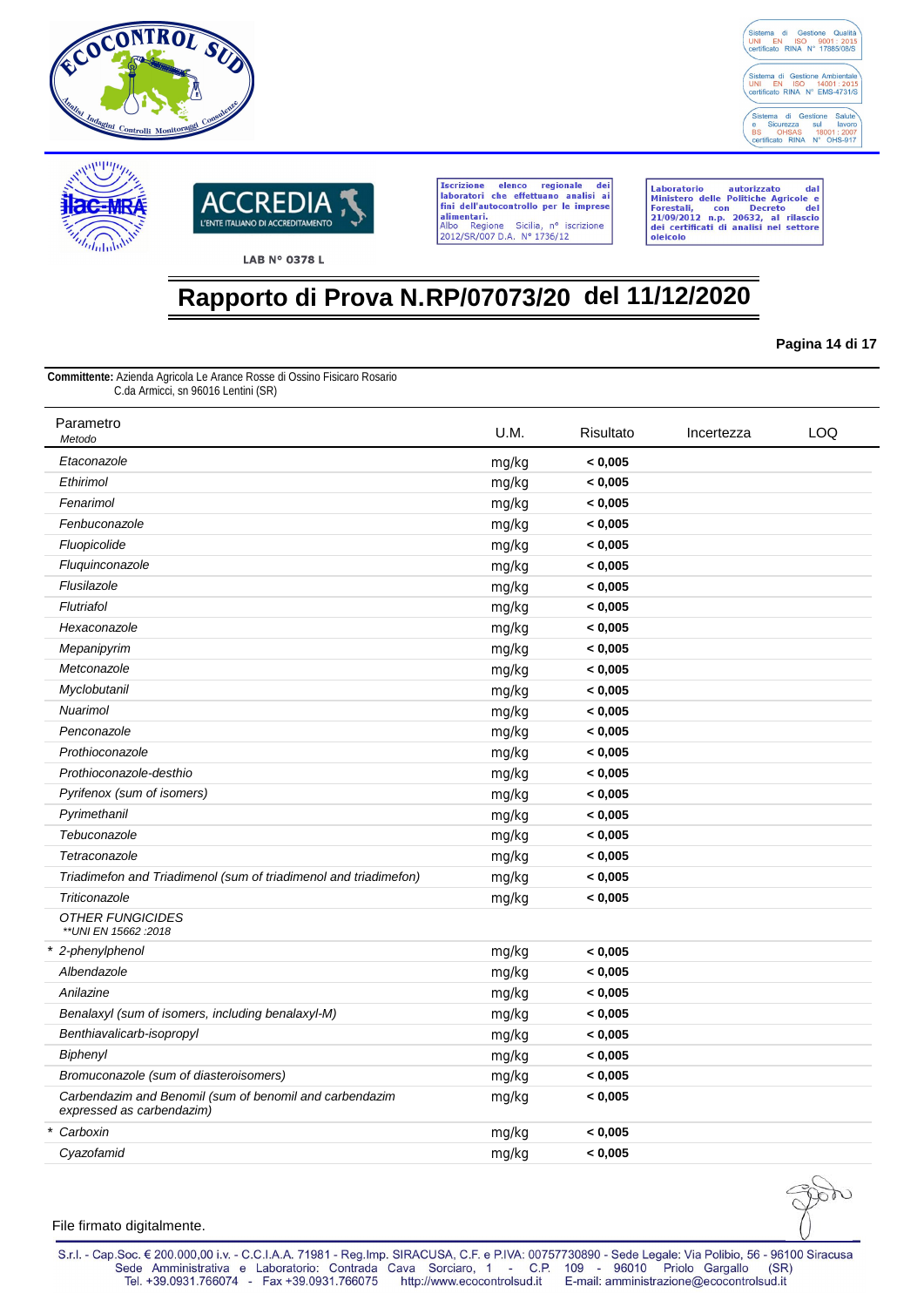





Laboratorio autorizzato dal<br>Ministero delle Politiche Agricole e<br>Forestali, con Decreto del<br>21/09/2012 n.p. 20632, al rilascio<br>dei certificati di analisi nel settore oleicolo

# **Rapporto di Prova N.RP/07073/20 del 11/12/2020**

**Pagina 15 di 17**

**Committente:** Azienda Agricola Le Arance Rosse di Ossino Fisicaro Rosario C.da Armicci, sn 96016 Lentini (SR)

| Parametro<br>Metodo                               | U.M.  | Risultato | Incertezza | LOQ |
|---------------------------------------------------|-------|-----------|------------|-----|
| Cyflufenamid                                      | mg/kg | < 0,005   |            |     |
| Cymoxanil                                         | mg/kg | < 0,005   |            |     |
| Diclobutrazol                                     | mg/kg | < 0,005   |            |     |
| Dicloran                                          | mg/kg | < 0,005   |            |     |
| Diethofencarb                                     | mg/kg | < 0,005   |            |     |
| Dimethomorph (sum of isomers)                     | mg/kg | < 0,005   |            |     |
| Diphenylamine                                     | mg/kg | < 0,005   |            |     |
| Dithianon                                         | mg/kg | < 0,005   |            |     |
| <b>DMST</b>                                       | mg/kg | < 0,005   |            |     |
| Dodine                                            | mg/kg | < 0,005   |            |     |
| Edifenphos                                        | mg/kg | < 0,005   |            |     |
| Etridiazole                                       | mg/kg | < 0,005   |            |     |
| Famoxadone                                        | mg/kg | < 0,005   |            |     |
| Fenamidone                                        | mg/kg | < 0,005   |            |     |
| Fenhexamid                                        | mg/kg | < 0,005   |            |     |
| Fenpropidin                                       | mg/kg | < 0,005   |            |     |
| Fenpropimorph                                     | mg/kg | < 0,005   |            |     |
| Fenpyrazamine                                     | mg/kg | < 0,005   |            |     |
| Fluazinam                                         | mg/kg | < 0,005   |            |     |
| Fludioxonil                                       | mg/kg | < 0,005   |            |     |
| Fluopyram                                         | mg/kg | < 0,005   |            |     |
| Fuberidazole                                      | mg/kg | < 0,005   |            |     |
| Furalaxyl                                         | mg/kg | < 0,005   |            |     |
| Hexachlorobenzene                                 | mg/kg | < 0,005   |            |     |
| Imazalil                                          | mg/kg | < 0,005   |            |     |
| * Iprobenfos                                      | mg/kg | < 0,005   |            |     |
| Iprovalicarb (SR+SS)                              | mg/kg | < 0,005   |            |     |
| Mandipropamid                                     | mg/kg | < 0,005   |            |     |
| Metrafenone                                       | mg/kg | < 0,005   |            |     |
| Metalaxyl (sum of isomers, including metalaxyl-M) | mg/kg | < 0,005   |            |     |
| Mepronil                                          | mg/kg | < 0,005   |            |     |
| * Meptyldinocap                                   | mg/kg | < 0,005   |            |     |
| * Ofurace                                         | mg/kg | < 0,005   |            |     |
| Oxadixyl (sum of isomers)                         | mg/kg | < 0,005   |            |     |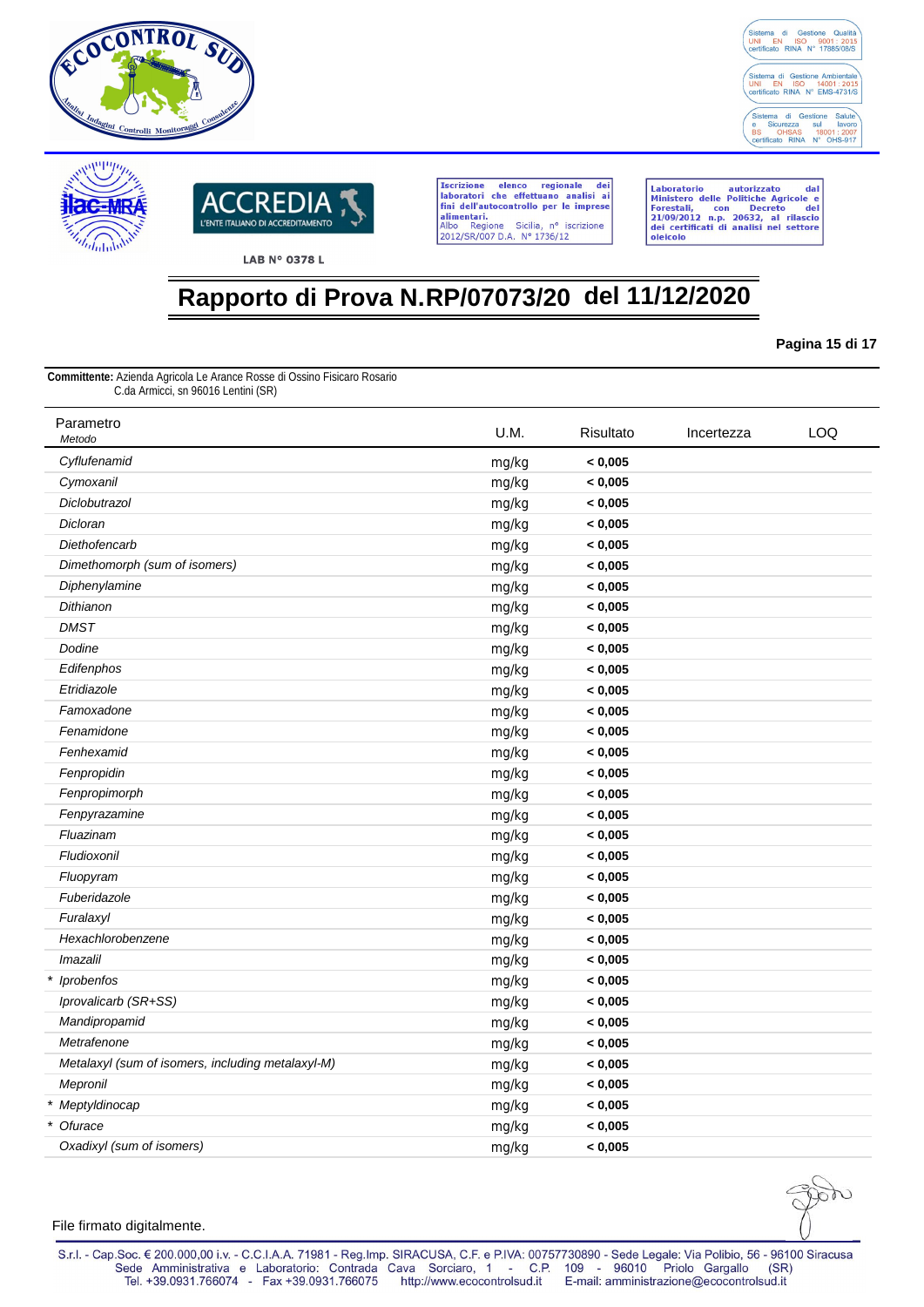





Laboratorio autorizzato dal<br>Ministero delle Politiche Agricole e<br>Forestali, con Decreto del<br>21/09/2012 n.p. 20632, al rilascio<br>dei certificati di analisi nel settore oleicolo

# **Rapporto di Prova N.RP/07073/20 del 11/12/2020**

**Pagina 16 di 17**

**Committente:** Azienda Agricola Le Arance Rosse di Ossino Fisicaro Rosario C.da Armicci, sn 96016 Lentini (SR)

| Parametro<br>Metodo                                                                                    | U.M.  | Risultato | Incertezza | <b>LOQ</b> |
|--------------------------------------------------------------------------------------------------------|-------|-----------|------------|------------|
| Pencycuron                                                                                             | mg/kg | < 0,005   |            |            |
| Prochloraz                                                                                             | mg/kg | < 0.005   |            |            |
| Propamocarb                                                                                            | mg/kg | < 0,005   |            |            |
| Propiconazole (sum of isomers)                                                                         | mg/kg | < 0.005   |            |            |
| Proquinazid                                                                                            | mg/kg | < 0,005   |            |            |
| * Pyroquilon                                                                                           | mg/kg | < 0.005   |            |            |
| Quinoxyfen                                                                                             | mg/kg | < 0,005   |            |            |
| Quintozene and Pentachloroaniline (sum of quintozene and<br>Pentacloroaniline expressed as quintozene) | mg/kg | < 0.005   |            |            |
| Spiroxamine                                                                                            | mg/kg | < 0,005   |            |            |
| Tecnazene                                                                                              | mg/kg | < 0,005   |            |            |
| Thiabendazole                                                                                          | mg/kg | < 0,005   |            |            |
| Thiophanate-methyl                                                                                     | mg/kg | < 0,005   |            |            |
| Tolylfluanid (sum of tolylfluanid and DMST expressed as tolylfluanid)                                  | mg/kg | < 0,005   |            |            |
| Tricyclazole                                                                                           | mg/kg | < 0,005   |            |            |
| Triflumizole                                                                                           | mg/kg | < 0,005   |            |            |
| <b>Triforine</b>                                                                                       | mg/kg | < 0,005   |            |            |
| * Tridemorph                                                                                           | mg/kg | < 0,005   |            |            |
| Zoxamide                                                                                               | mg/kg | < 0,005   |            |            |
| <b>GROWTH REGULATOR</b><br>** UNI EN 15662 : 2018                                                      |       |           |            |            |
| * 1-naphthol                                                                                           | mg/kg | < 0,005   |            |            |
| * Acibenzolar-s-metyl                                                                                  | mg/kg | < 0,005   |            |            |
| * BNOA (2-Naphtyloxy acetic acid)                                                                      | mg/kg | < 0,005   |            |            |
| * Daminozide                                                                                           | mg/kg | < 0,005   |            |            |
| * Forchlorfenuron                                                                                      | mg/kg | < 0,005   |            |            |
| Gibberellic acid<br>$\ast$                                                                             | mg/kg | < 0,005   |            |            |
| * Paclobutrazol                                                                                        | mg/kg | < 0,005   |            |            |
|                                                                                                        |       |           |            |            |